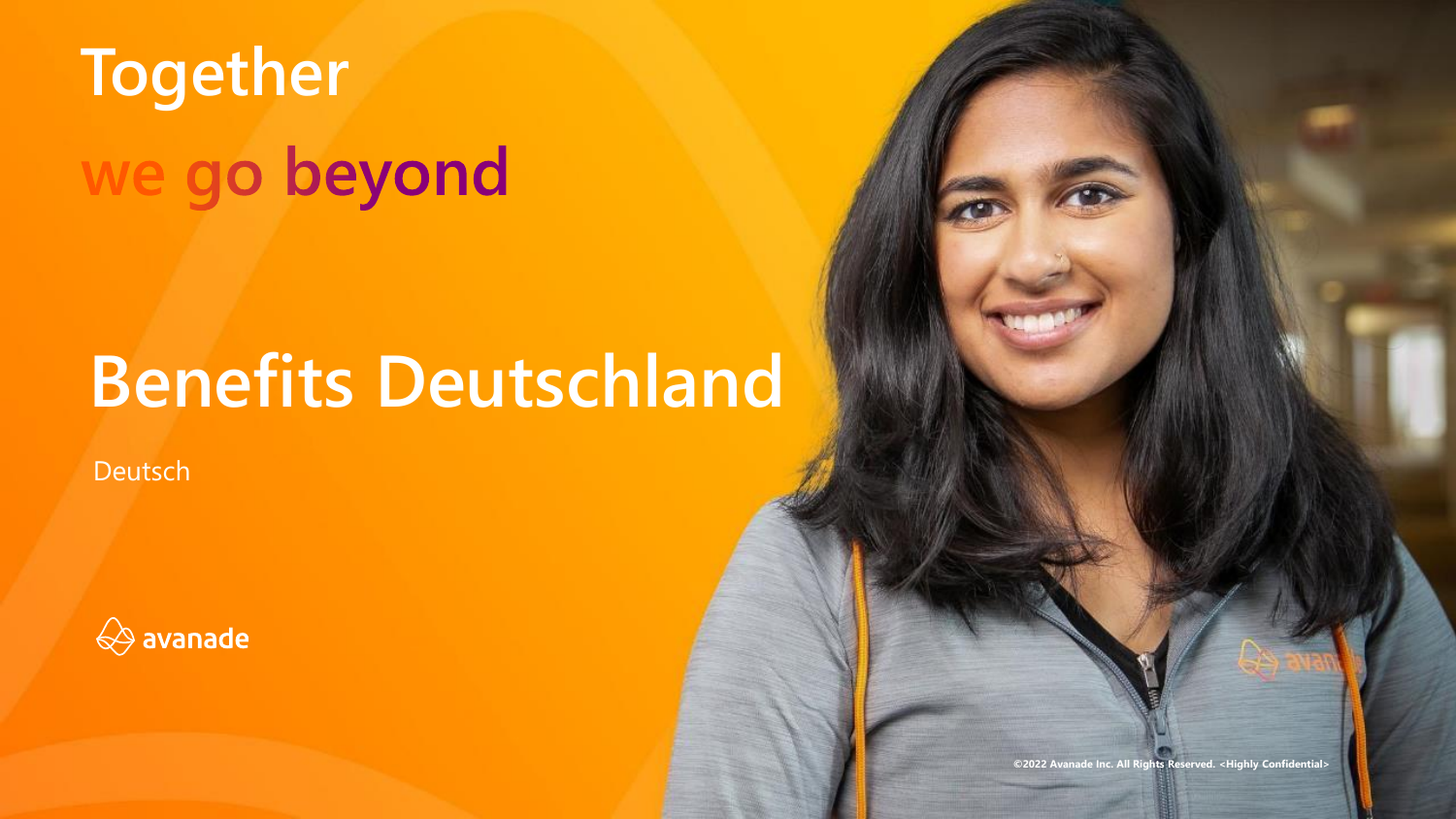

#### Arbeitszeitregelung

- Alternative Work Week Program
- Flexible Arbeitszeitmodelle (Teilzeit/ Leave of Absence/ Sabbatical)
- Möglichkeit zu Home Office
- 24.12. & 31.12. als zusätzliche Feiertage

# Vergütung

- Überstundenkompensation bis Karrierelevel Senior Consultant mit 1:1 Freizeitausgleich (Consulting Workforce)
- **Bonuszahlungen**
- Finanzielle Zuschüsse bei Geburt & Hochzeit

### Gesundheitsvorsorge

- **Employee Assistance Program: professioneller** Beratungsdienst für berufliche und persönliche Problemsituationen
- Initiativen & Trainings zum betrieblichen Gesundheitsmanagement und Wellbeing Weeks

### **Digital Workplace**

- Zuschuss für Home Office Ausstattung
- Mobiltelefon zur privaten Nutzung inkl. Europa Flatrate
- Auswahl unterschiedlicher Mobiltelefon- & Laptopmodelle inkl. private Nutzung
- **Private Device Leasing**

### Altersvorsorge & Versicherungen

- Möglichkeit zur betrieblichen Altersvorsorge (Entgeltumwandlung mit Unternehmensbezuschussung)
- Unfallversicherung: weltweiter Versicherungsschutz für betriebliche und private Unfälle
- Reisegepäckversicherung für Geschäfts-und Privatreisen
- Sonderkonditionen für Direkt- und Berufsunfähigkeitsversicherungen



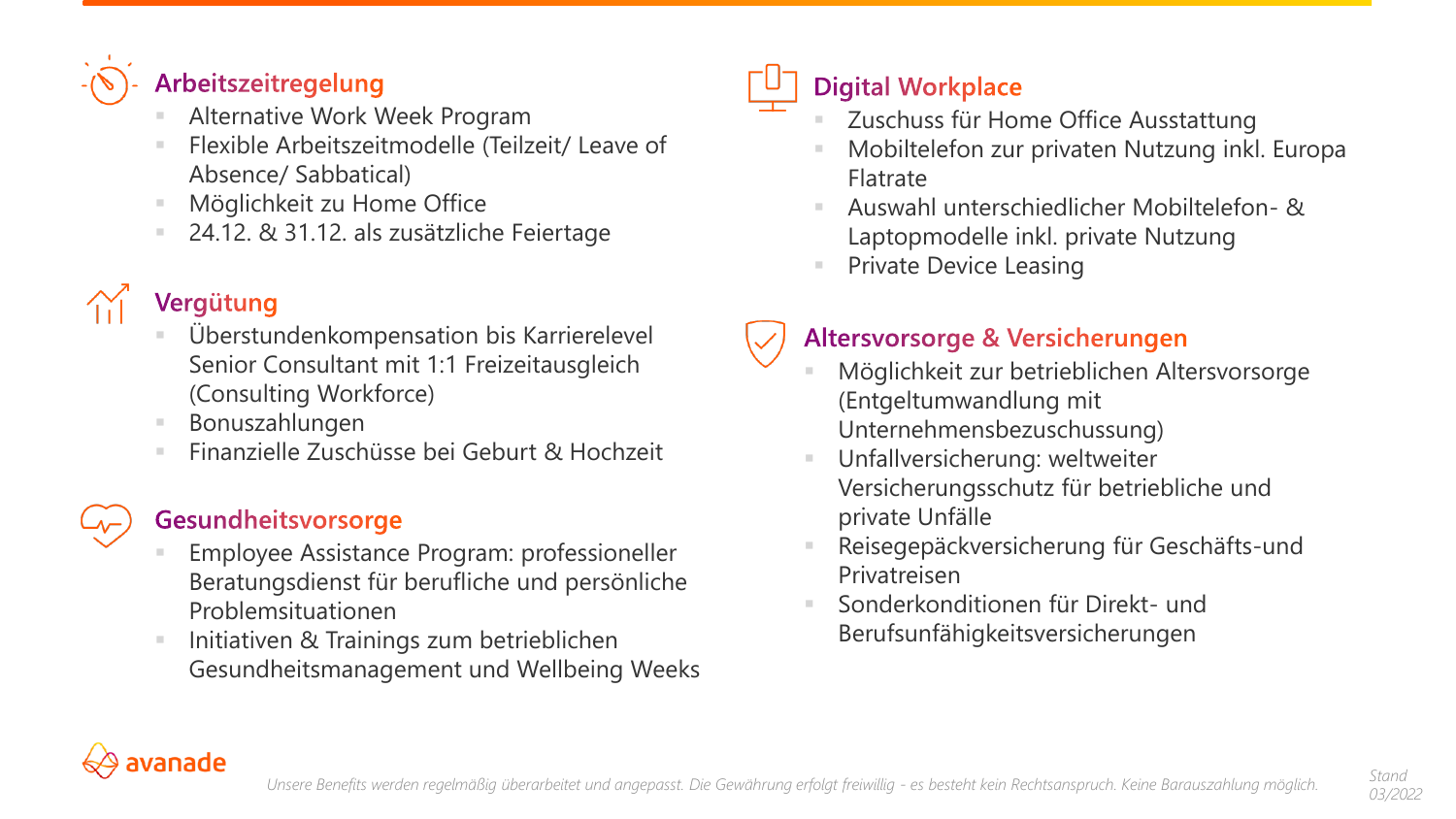

#### **Training & Karriereentwicklung**

- Bis zu 80 Trainingsstunden im Jahr
- Breites Angebot an nationalen und internationalen Trainings sowie kostenlose Nutzung des Microsoft Zertifizierungsprogramms
- Regelmäßige Innovationsworkshops (z.B. Hackathons & Geek Weekends)
- Avanade Führungsprogramme
- Career Advisor & Buddy Programm
- Diverse Mentoring Initiativen
- Azure Subscription



### **Mobilität**

- Firmenwagen über Gehaltsumwandlung inkl. Subvention für E-Autos
- Car Allowance ab Manager Level
- Job Rad



### **Corporate Responsibility**

- Corporate Citizenship: Bezahlte Freistellung (8 Stunden), um ein gemeinnütziges Projekt deiner Wahl zu unterstützen
- Avanade Gives: Bei Unterstützung eines Projekts oder einer Organisation durch Spenden, steuert Avanade einen zusätzlichen Betrag bei

### **Weitere Benefits**

- **ESPP Employee Stock Share Program**
- Mitarbeitervergünstigungen auf unserer Corporate Benefits Homepage
- Sonderurlaub für wichtige private Anlässe
- Jubiläumsgeschenke
- Teilnahme am Employee Recognition Program
- Attraktive Prämien für Mitarbeiterempfehlungen



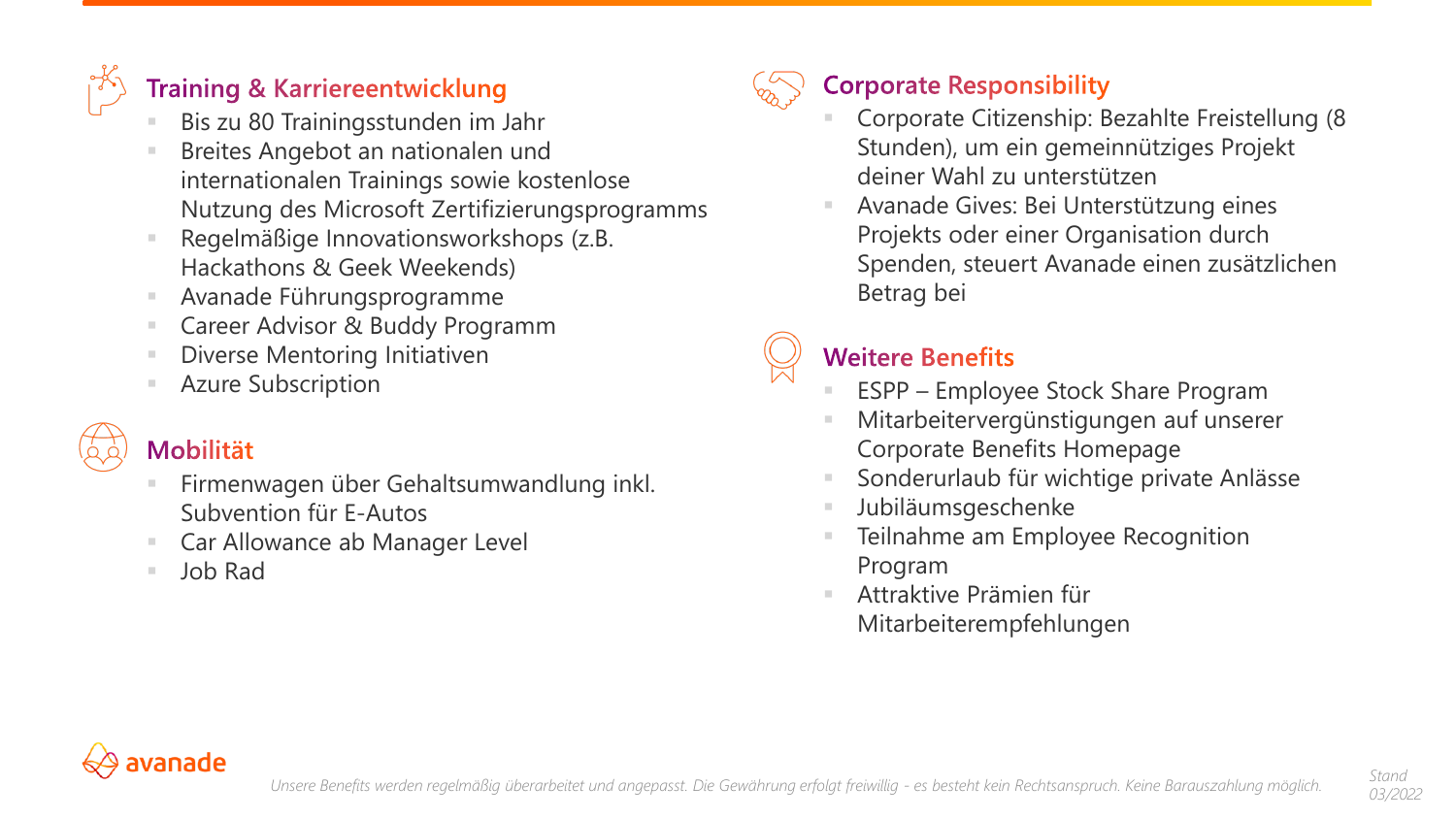# **Together** we go beyond

# **Benefits Germany**

English



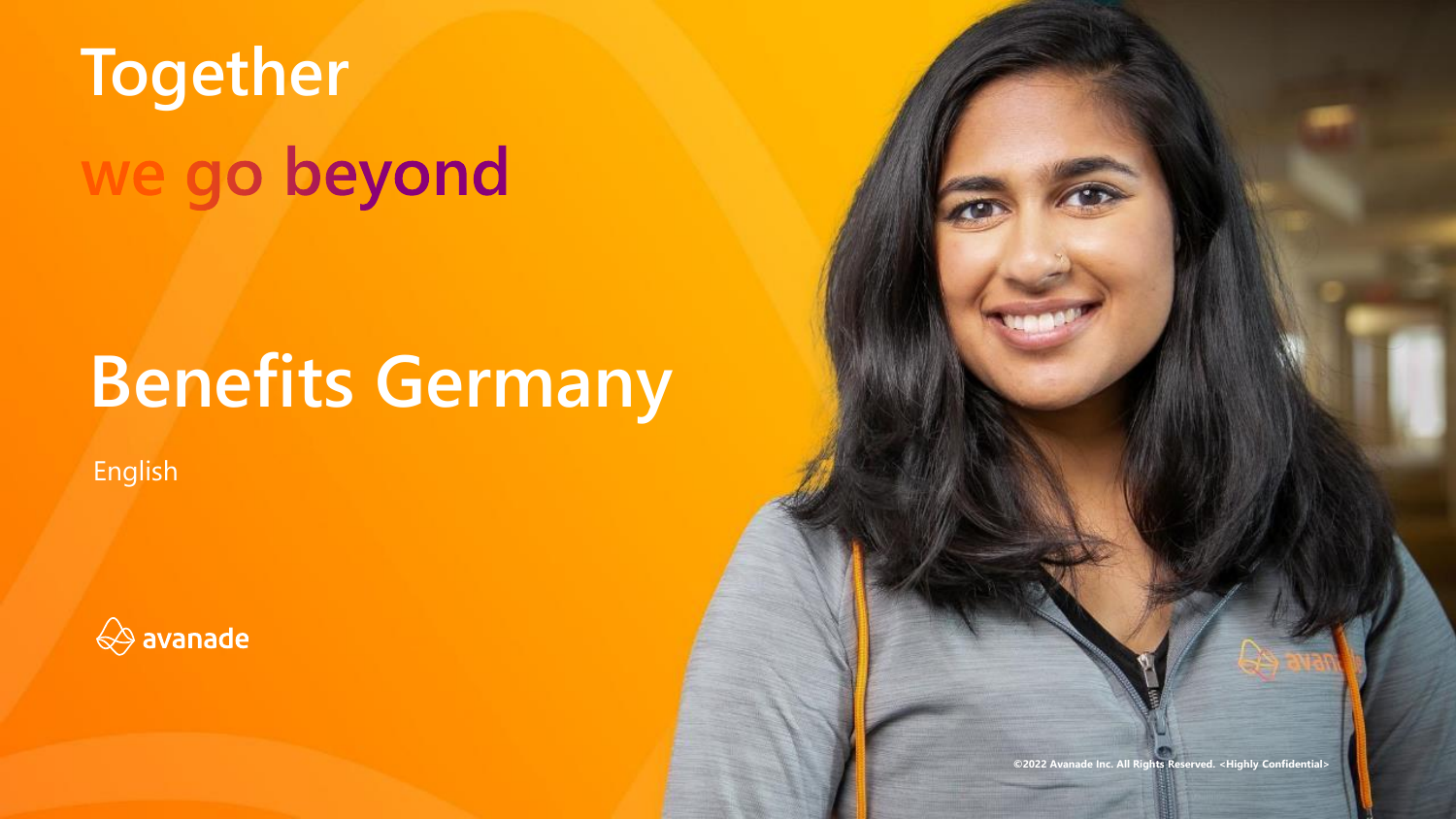

### **Working Hours Regulation**

- Alternative Work Week Program
- Flexible working models (Parttime/ Leave of Absence/ Sabbatical etc.)
- Possibility to work remotely
- $24.12.$  & 31.12. as additional days off

### **Compensation**

- Overtime compensation up to career level Senior Consultant with 1:1 time off in lieu (Consulting Workforce)
- Additional bonus payments
- Financial benefits for birth & wedding

### **Healthcare**

- **Employee Assistance Program: External,** professional counselling service for work related and personal problem situations
- Initiatives & Trainings for Occupational Health Management

## **Digital Workplace**

- Subsidy for your remote workstation equipment
- Selection of different cell phones & laptop models incl. private use
- Cell phones incl. Europe flat rate for private usage
- **Private Device Leasing**

### **Pension Fund & Insurances**

- Opportunity for company pension scheme (salary conversion with company subsidy)
- Accident Insurance: non-occupational accident insurance with a worldwide, private insurance coverage
- Baggage insurance for business and private trips
- Discounts for Direct and Occupational Disability Insurance

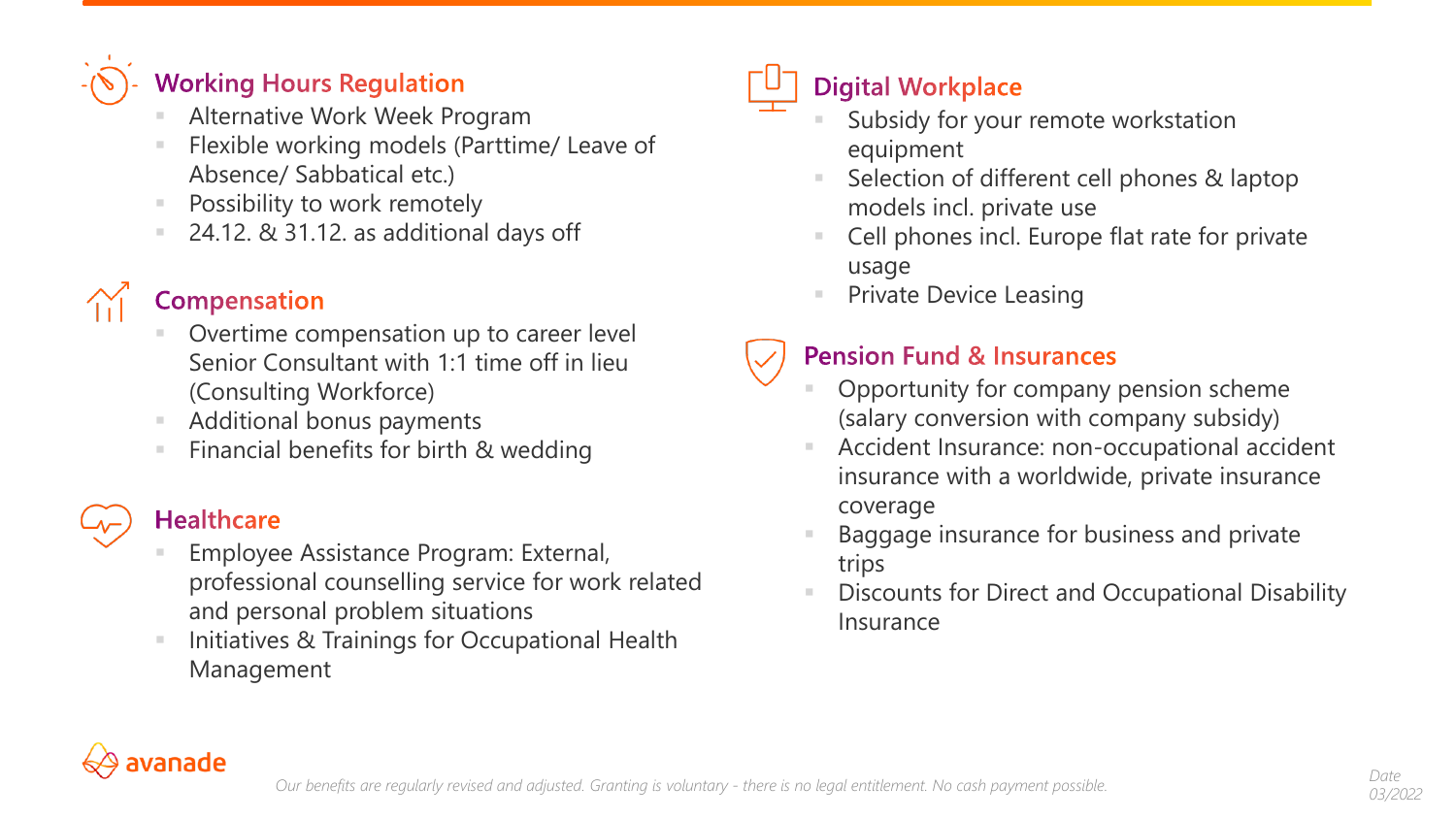

### **Training & Career Development**

- Up to 80 training hours per year
- Wide range of national and international trainings as well as free use of the Microsoft certification program
- Regular innovation workshops (e.g., hackathons & geek weekends)
- Avanade leadership programs
- Career Advisor & Buddy Program
- Various mentoring initiatives
- **Azure Subscription**

### **Mobility**

- Company car via salary conversion including subsidy for e-cars
- Car Allowance for Manager Level and above
- Job Bike



### **Corporate Responsibility**

- Corporate Citizenship: paid leave (8 hours) to support a charitable project of your choice
- Avanade Gives: When you support a project or organization through donations, Avanade contributes an additional amount

### **Additional Benefits**

- **ESPP Employee Stock Share Program**
- Additional personal time-off for special events
- Jubilee gift
- Employee discounts on our Corporate Benefits Homepage
- Participation in the Employee Recognition Program
- Attractive rewards for employee referrals